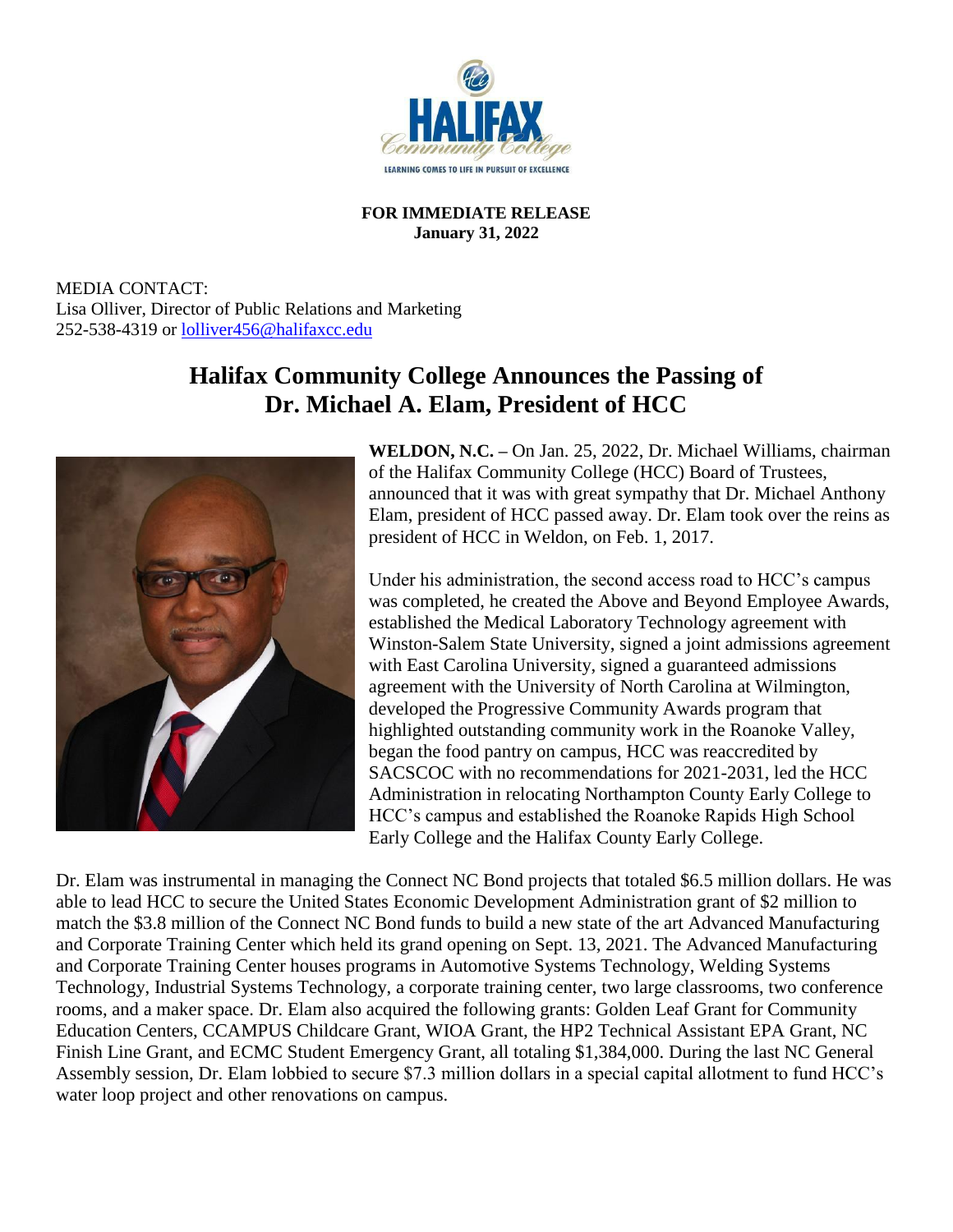Dr. Elam served the Roanoke Valley Community by playing an integral part in promoting community activities that impacted the lives of others. He partnered with Rural Health Group, Inc. to establish a clinical site on campus for students, staff, and the community patrons. He also opened HCC's Campus to the Halifax County Health Department and community partners for the COVID-19 vaccination clinics; partnered with the Northampton County Branch of the NAACP to host Operation Restore Hope, a clinic that gave guidance on record expunction; established the Roanoke River Valley Robotics Tournament; served as an active board member for CADA; Halifax Horizons, Halifax County Economic Development Commission, Roanoke Valley Southern Christian Leadership Conference, Roanoke Rapids Graded School District AIG Advisory Council, and Weldon Healthy Places Healthy People (HP2) Steering Committee; served as treasurer of the Center for Energy Education, coordinator of the Rotary 4-Way Test Essay Contest with the Rotary of Roanoke Rapids; and was the Vice President of the Roanoke Valley Chamber of Commerce. Dr. Elam also partnered with Halifax County Schools and North Carolina Agricultural and Technical State University to establish the Halifax Lighthouse Solar Camp which was NC's First Clean Energy Youth Apprenticeship Pilot program. NC Governor Roy Cooper visited HCC and met with the 20 high school students who completed the program and earned a Solar Workforce Certificate along with three industry certifications.

Dr. Elam's impact reached far beyond the Roanoke Valley service region to include his appointments to the American Association of Community Colleges Commission for Small and Rural Colleges, the Association of Community College Trustees President's Advisory Council, the Board of Visitors at the Marine Corps University, and the North Carolina Association of Community College Presidents where he co-chaired the Professional Development Committee for North Carolina Community College Presidents, and was selected as Mentor for the North Carolina State University (NCSU) graduate students in the Community College Leadership Doctoral Program.

Shortly after Dr. Elam began as president, HCC was recognized by AACC as the "Best in the Nation" and recipient of the 2017 AACC Community College Safety, Planning, and Leadership Award of Excellence. In August 2019, HCC's RN and LPN programs were recognized by Nursing Explorer for the best value programs in NC.

Dr. Elam was recognized and interviewed for the November 2021 Collection 1 Series of Trailblazer Profiles by the NCSU Belk Center for Community College Leadership and Research for breaking glass ceilings many times in his career as a person of color who served as president of a community college. During the interview, he stated, "I began my career in higher education administration at the university level before transitioning to community college. I switched to focusing on community colleges because I saw the light. I determined from within that the community college mission was closer [than four-year colleges] to what I would call my missionary spirit."

Dr. Elam accumulated more than 38 years in community college leadership. Prior to becoming HCC's president, he was formerly president at Roanoke-Chowan Community College in Ahoskie, NC; vice president for strategic initiatives for the Louisiana Community & Technical College System; interim chancellor for both SOWELA Technical Community College and Central Louisiana Technical Community College in Lake Charles and Alexandria, La.; and president of College of the Mainland in Texas City, Texas.

In addition, Dr. Elam held numerous leadership positions at the university and community college levels, including Daytona State College, Florida State College at Jacksonville, the University of Houston, Eastern Kentucky University, and Illinois State University.

Dr. Elam was also lieutenant in the United States Navy Reserve as a recruiter for 15 years.